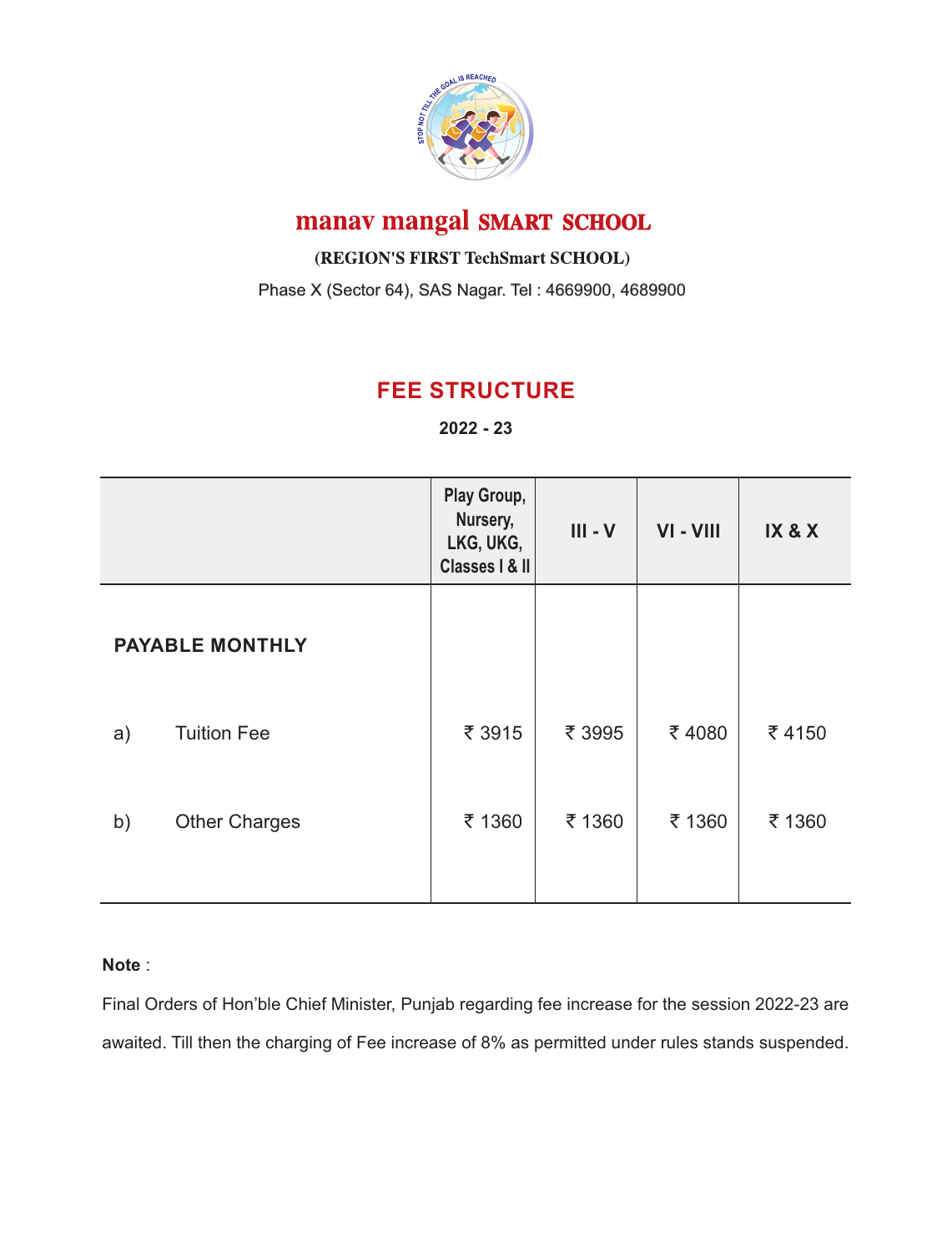#### **FEE STRUCTURE**

#### **2022 - 23**

|                                                                                | Play Group,<br>Nursery,<br>LKG, UKG,<br>Classes   & II | $III - V$ | VI-VIII   | IX & X    |
|--------------------------------------------------------------------------------|--------------------------------------------------------|-----------|-----------|-----------|
| PAYABLE AT THE TIME OF<br><b>ADMISSION ONLY</b>                                |                                                        |           |           |           |
| <b>Admission Fee</b><br>a.                                                     | ₹ 35000                                                | ₹ 35000   | ₹ 35000   | ₹ 35000   |
| <b>Security Amount</b><br>b.<br>(Non-interest bearing: refundable under rules) | 5750<br>₹                                              | ₹<br>5750 | ₹<br>5750 | ₹<br>5750 |
| <b>PAYABLE IN INSTALMENTS</b><br>(April, July, October, January)               |                                                        |           |           |           |
| <b>Other Charges</b>                                                           | ₹<br>4400                                              | ₹<br>4400 | ₹<br>4400 | ₹<br>4400 |
| <b>PAYABLE MONTHLY</b>                                                         |                                                        |           |           |           |
| <b>Tuition Fee</b>                                                             | ₹<br>4225                                              | ₹<br>4310 | ₹<br>4400 | ₹<br>4480 |

**Note** : Refund of Security Amount, if due, can be claimed within three months of student's leaving the school.